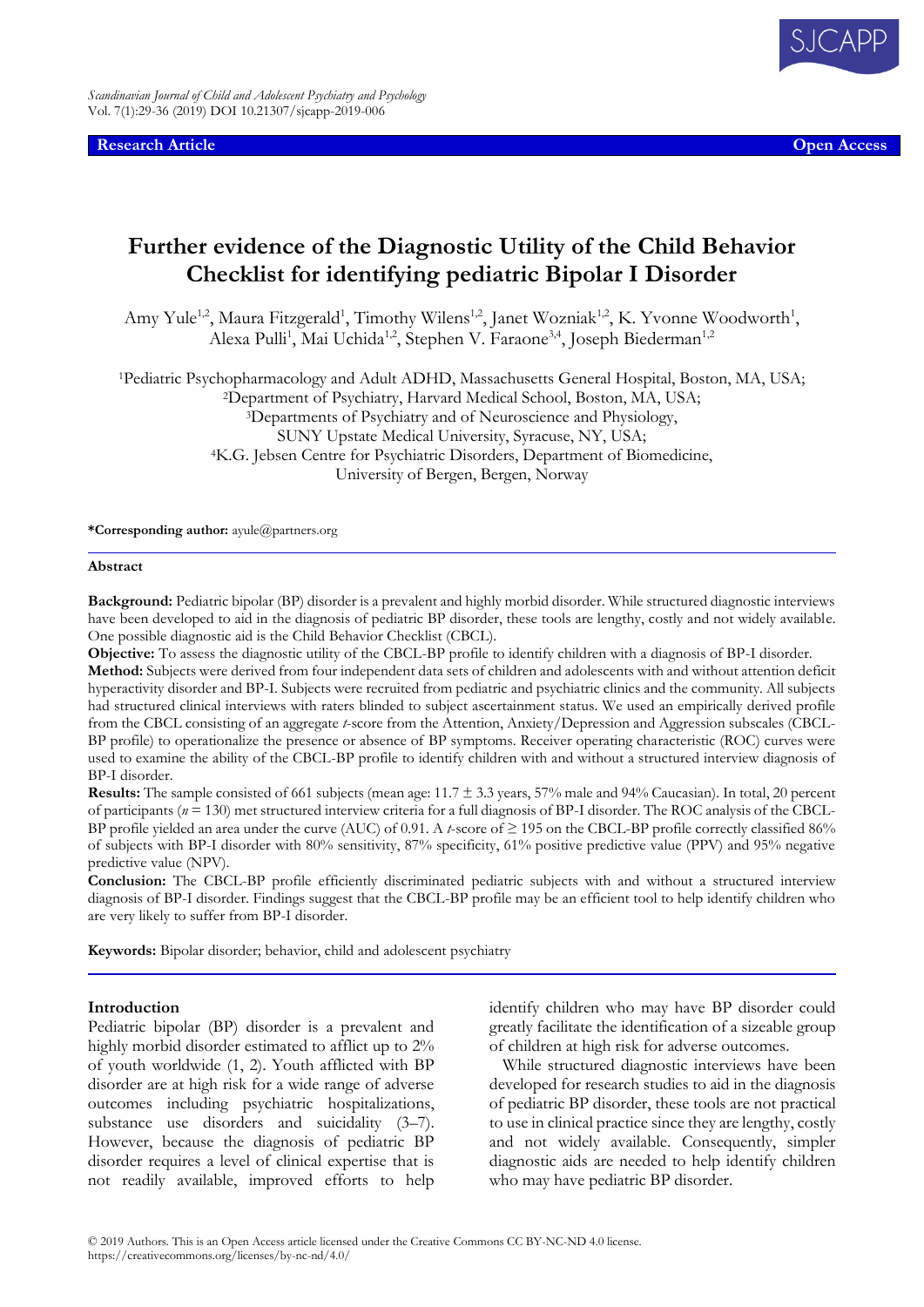One possible diagnostic aid is the Child Behavior Checklist (CBCL) (8). The CBCL is an empirically derived broadband assessment tool of psychopathology with excellent psychometric properties that has been translated into over 100 languages and is an easy to use paper and pencil instrument. A body of research (9–12) and a meta-analysis (13) have shown very high correspondence between a unique profile of the CBCL consisting of elevations in the Attention, Anxiety/Depression and Aggression subscales greater than two standard deviations (SDs) above the norm  $(≥ 210$  combined) with structured diagnostic interview derived clinical diagnosis of pediatric BP disorder (hence termed the CBCL-BP profile). However, because some studies failed to find an association between the CBCL-BP profile and a diagnosis of pediatric BP disorder, (14–18), there is a clear need for further evaluation of the utility of the CBCL to help identify children who may have BP disorder.

Further evidence as to whether the CBCL-BP profile can help identify children who may have pediatric BP disorder has important implications. Considering the high morbidity and disability associated with BP disorder and its unique therapeutic needs, evidence supporting the CBCL-BP profile's diagnostic utility to help identify children suspected of suffering from BP disorder could be very useful for mental health practitioners and primary care physicians worldwide. Whether a child is affected with BP disorder is particularly relevant in the differential diagnosis of a child presenting with mood instability. If a child suffers from BP disorder and is started on an antidepressant or stimulant medication instead of an anti-manic treatment, they are at risk for worsened symptoms including suicidality and psychiatric hospitalization (19–22).

The main aim of this study was to re-examine the diagnostic efficiency of the CBCL-BP profile for identifying pediatric BP-I disorder in a large sample of children with and without BP-I disorder. To this end, we applied conditional probability analysis and a receiver operator curve (ROC) analysis to four large data sets of children with ADHD, BP-I disorder and controls of both sexes that included close to 700 youth. We also sought to determine the best cutoff point for the CBCL-BP profile for predicting a structured diagnostic interview derived diagnosis of pediatric BP-I disorder. Based on the literature and our previous work, we hypothesized that the CBCL-BP profile would be highly predictive of a clinical diagnosis of pediatric BP-I disorder.

# **Patients and methods**

# **Sample**

The sample was derived from four independent studies using identical assessment methodology: 1) and 2) were prospective controlled family studies of boys and girls 6 to 17 years of age with and without DSM-III-R ADHD (Boys Study: *n* = 140 ADHD and  $n = 120$  Controls; Girls Study:  $n = 140$  ADHD and  $n = 122$  Controls) (23, 24); 3) was a prospective controlled family study of youth 10 to 18 years of age with  $(n = 105)$  and without  $(n = 98)$  DSM-IV pediatric BP-I disorder (25); and 4) was a prospective family study of youth 6 to 17 years of age of both sexes with active symptoms of DSM-IV BP-I disorder ( $n = 105$ ) (4). The ADHD studies recruited subjects from pediatric and psychiatric clinics. The BP-I disorder studies recruited subjects from referrals to the Clinical and Research Programs in Pediatric Psychopharmacology at the Massachusetts General Hospital and through advertisements in the community. Controls were recruited from pediatric clinics, advertisements to hospital personnel and community newspapers and internet postings. All studies excluded adopted subjects, subjects where the nuclear family was not available, subjects with major sensorimotor handicaps, autism, inadequate command of the English language or full scale IQ < 70 (< 80 for ADHD studies). Potential subjects were also excluded from the ADHD studies if they had a primary psychotic disorder and from the BP-I disorder studies if their BP-I disorder was due solely to a medication reaction. For all four studies, parents provided written informed consent to participate. Children and adolescents provided written assent to participate. The Partners Human Research Committee approved these studies.

# **Assessment procedures**

In all four studies, psychiatric assessments of subjects were made with the Kiddie Schedule for Affective Disorders – Epidemiologic Version (KSADS-E) (26–28). The K-SADS-E is a semi-structured interview tool used in research that assesses for the presence or absence of past and current symptoms within diagnostic categories. Extensively trained and supervised psychometricians with undergraduate degrees in psychology conducted all interviews. For the ADHD studies and the controlled BP disorder study, raters were blind to the ascertainment status of the families. For the BP disorder family study, raters were blind to the study assignment and whether the subject was a proband or sibling.

Diagnoses were based on independent interviews with parents and direct interviews with children older than 12 years of age. Data were combined such that endorsement of a diagnosis by either reporter resulted in a positive diagnosis. For the sample used in this study,  $46.9\%$  ( $n = 310$ ) of the assessments were based on the parent interview only. For the assessments where parents and children were both interviewed there was agreement between reporters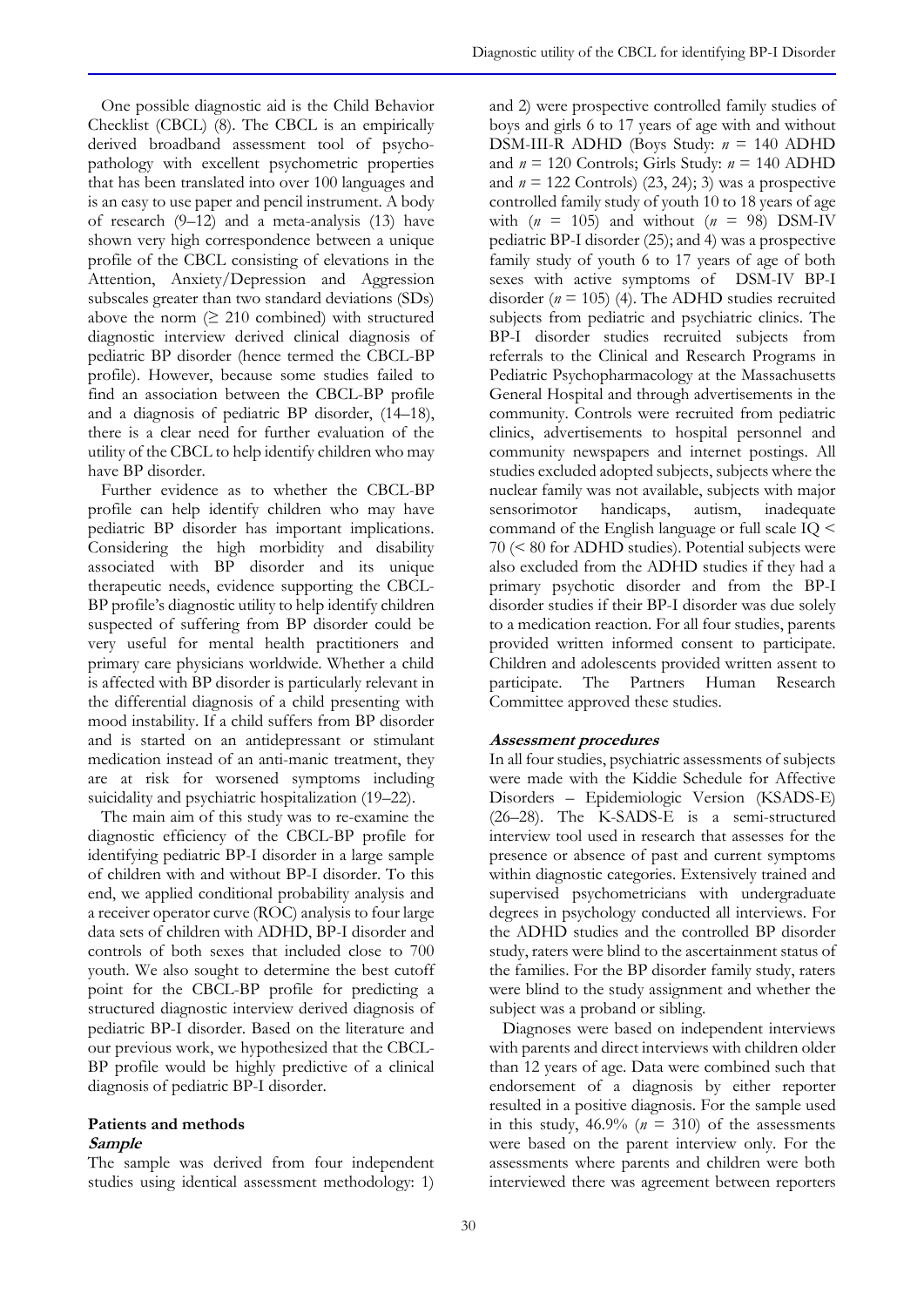in 30.4% of subjects (*n* = 201), disagreement between reporters in  $4.8\%$  of subjects ( $n = 32$ ), and no information available on the presence or absence of agreement between reporters for 17.9% of subjects  $(n = 118)$ . In the subjects where there was disagreement between parents and children, 28 diagnoses of BP disorder were made based on parent report, and four diagnoses of BP disorder were made based on child report.

To assess the reliability of our overall diagnostic procedures, we computed kappa coefficients of agreement by having experienced, blinded, boardcertified child and adult psychiatrists and licensed experienced clinical psychologists diagnose subjects from audiotaped interviews made by the assessment staff. Based on 500 assessments from interviews of children and adults, the median kappa coefficient was 0.98 for the ADHD studies and the controlled BP disorder study and 0.99 for the BP disorder Family study.

Socioeconomic status (SES) was measured using the 5-point Hollingshead scale. A higher score indicates being of lower socioeconomic status (29).

## **CBCL**

The parent of each participant completed the 1991 version of the CBCL for ages 4 to 18 years. The CBCL queries the parent about the child's behavior in the past six months and aggregates this data into behavioral problem *t*-scores (8, 30). A computer program calculates the *t*-scores for each scale. Raw scores are converted to gender and age standardized scores (*t*-scores having a mean of 50 and SD of 10). A minimum *t*-score of 50 is assigned to scores that fall at percentiles of  $\leq 50$  on the syndrome scales to permit comparison of standardized scores across scales. *t*-scores above 70 (2 SD) indicate clinical disorder. Subscales include Anxious/Depressed, Withdrawn/Depressed, Somatic Complaints, Social Problems, Thought Problems, Attention Problems, Rule-Breaking Behavior and Aggressive Behavior.

## **Statistical analysis**

We first compared demographic characteristics between subjects with and without BP-I disorder in each of the studies separately and then in the combined sample using Student's *t*-test for continuous outcomes, Pearson's *χ* 2 test or Fisher's exact test (for expected counts  $\leq 5$ ) for binary outcomes and Wilcoxon rank-sum test for ordinal outcomes. Next, we calculated conditional probabilities for each of the studies separately using a conservative cut-off point of  $\geq 180$  for the CBCL-BP profile. We subsequently combined the data from the four studies and used receiver operating characteristic (ROC) curves to examine the ability of the CBCL-BP profile to identify those with and

without a structured interview diagnosis of BP-I disorder. ROC analysis uses each value across the entire range of scores for the CBCL-BP profile as the cutoff for defining a case and compares this classification to the "true" diagnosis, as defined by the clinical interview. The ROC analysis then plots the false positive rate (1-specificity) and the true positive rate (sensitivity) for each value of the CBCL-BP profile on the x- and y-axis, respectively, to create the ROC curve. Starting in the lower right-hand corner of the plot, each successive point corresponds to an increase in one point of the CBCL-BP profile. ROC analysis summarizes diagnostic efficiency with the AUC statistic. An AUC of 0.5 means the test does not predict the disorder in any way and an AUC of 1.0 means the test predicts the disorder perfectly. We used conditional probabilities to examine the diagnostic utility of various cutoff points. For each cutoff, we calculated sensitivity, specificity, PPV, NPV and the percent correctly classified.

Furthermore, using the same methods as described above, we performed a sensitivity analysis in a restricted sample consisting of subjects for whom there was no disagreement regarding the presence or absence of BP-I disorder  $(n = 511)$ . The restricted sample included subjects where the K-SADS-E assessment was based on parent interview only and subjects where there was agreement between parent and child report.

All analyses were performed using Stata® (Version 14).

## **Results**

#### **Demographic characteristics of the sample**

Subjects from the four original independent samples were only included in this sample if a CBCL was completed. Table 1 shows the demographic details from the four contributing samples. In examining differences between children with and without BP-I disorder in the controlled family study of BP-I disorder, children with BP-I disorder were more likely to be Caucasian ( $p \leq 0.001$ ). There were no meaningful differences between children with and without BP-I disorder in the ADHD studies. In the combined group that included the four contributing samples, children with BP-I disorder were more likely to be male ( $p = 0.002$ ). No other meaningful differences were found within the combined sample in age, socioeconomic status or race.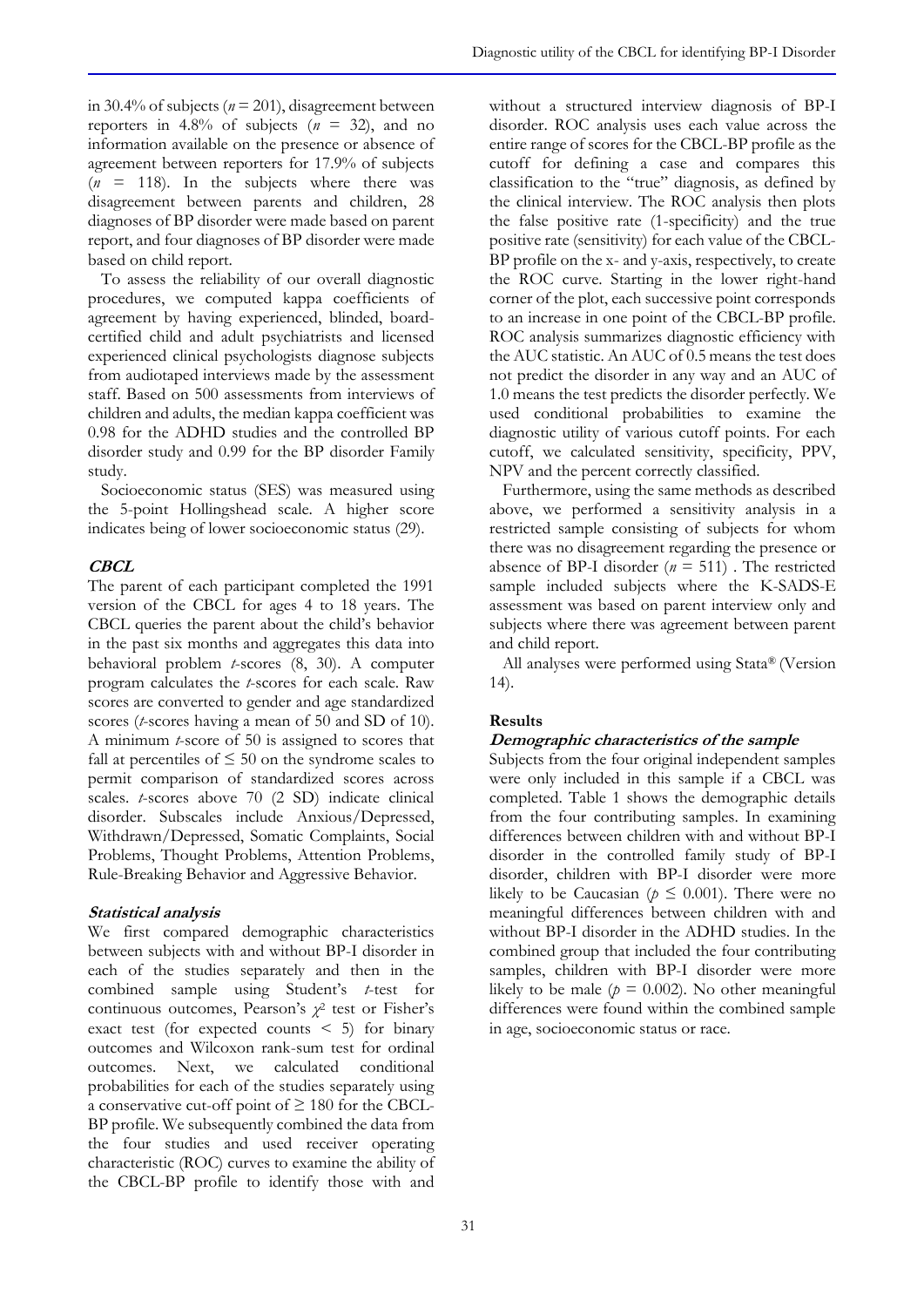| <b>INDLE 1.</b> DETROGRAPHIC CRAFACTISTICS OF LIDSE WILH AND WILHOUT DET UISOLUER TROFF LIGHTUR DESIGNIES AND AN STUDIOS COMMUNICU |                        |                |                  |                |                              |                |                          |               |                      |                |                  |         |
|------------------------------------------------------------------------------------------------------------------------------------|------------------------|----------------|------------------|----------------|------------------------------|----------------|--------------------------|---------------|----------------------|----------------|------------------|---------|
|                                                                                                                                    | <b>Boys ADHD study</b> |                | Girls ADHD study |                | BP disorder controlled study |                | BP disorder family study |               | All studies combined |                |                  |         |
|                                                                                                                                    | No BP disorder         | BP disorder    | No BP disorder   | BP disorder    | No BP disorder               | BP disorder    | No BP disorder           | BP disorder   | No BP disorder       | BP disorder    |                  |         |
|                                                                                                                                    | $n = 238$              | $n = 13$       | $n = 211$        | $n = 9$        | $n = 82$                     | $n = 64$       | $n = n/a$                | $n = 44$      | $n = 531$            | $n = 130$      | Test statistic   | p-value |
|                                                                                                                                    | Mean $\pm$ SD          | Mean $\pm$ SD  | Mean $±$ SD      | Mean $±$ SD    | Mean $\pm$ SD                | Mean $\pm$ SD  | Mean $\pm$ SD            | Mean $±$ SD   | Mean $±$ SD          | Mean $\pm$ SD  |                  |         |
| Age                                                                                                                                | $11.1 \pm 3.3$         | $10.3 \pm 3.3$ | $11.7 \pm 3.2$   | $11.0 \pm 3.3$ | $13.5 \pm 2.1$               | $13.7 \pm 2.4$ | n/a                      | $9.2 \pm 3.4$ | $11.7 \pm 3.2$       | $11.7 \pm 3.6$ | $t_{659} = 0.08$ | 0.94    |
| Socioeconomic                                                                                                                      |                        |                |                  |                |                              |                |                          |               |                      |                |                  |         |
| status <sup>a</sup>                                                                                                                | $1.7 \pm 0.9$          | $2.1 \pm 1.0$  | $1.8 \pm 0.9$    | $1.8 \pm 0.7$  | $1.6 \pm 1.0$                | $1.9 \pm 1.2$  | n/a                      | $1.8 \pm 1.0$ | $1.7 \pm 0.9$        | $1.8 \pm 1.1$  | $z = -1.29$      | 0.20    |
|                                                                                                                                    | n(%)                   | n(%)           | n(%)             | n(%)           | n(%)                         | n(%)           | n(%)                     | n(%)          | $n$ (%)              | n(%)           |                  |         |
| Male                                                                                                                               | 238 (100)              | 13 (100)       | 0(0)             | 0(0)           | 48 (59)                      | 43 (67)        | n/a                      | 34 (77)       | 286 (54)             | 90 (69)        | $X^2 = 10.06$    | 0.002   |
| Caucasianb                                                                                                                         | 238 (100)              | 13 (100)       | 192 (93)         | 9(100)         | 58 (76)                      | 62 $(98)^{*}$  | n/a                      | 38 (86)       | 488 (94)             | 122 (95)       | $X^2 = 0.10$     | 0.76    |

**TABLE 1.** Demographic characteristics of those with and without BP-I disorder from the individual studies and all studies combined

*Note.* ADHD = attention deficit hyperactivity disorder; BP = Bipolar

aSocioeconomic status (SES) was measured using the 5-point Hollingshead scale. A higher score indicates being of lower SES. Not everyone has SES reported.

Smaler sample sizes for this measure were: boys ADHD study: 251; girls ADHD study: 219: BP controlled study: 108; all studies combined: 622.

<sup>b</sup>Not everyone has race reported. Smaller sample sizes for this measure were: girls ADHD study: 215, BP disorder controlled study: 139; all studies combined: 649. "Significant difference in percent Caucasian between those disorder in the BP-I disorder controlled study, *p* < 0.001

#### **Conditional probability analysis**

**TABLE 2.** Sensitivity, specificity and percent correctly classified using the Child Behavior Checklist-Bipolar (BP) profile with ≥ 180 to identify youth with BP-I disorder in each study

| Study                                      | Sensitivity (%) | Specificity (%)  | Correctly classified (%) |
|--------------------------------------------|-----------------|------------------|--------------------------|
| Boys ADHD study $(n = 251)$                | 85              |                  | 74                       |
| Girls ADHD study $(n = 220)$               | 89              | 74               |                          |
| BP disorder controlled study ( $n = 146$ ) | 89              | 93               | 91                       |
| BP disorder family study $(n = 44)$        | 91              | n/a <sup>a</sup> | 91                       |

*Note.* ADHD = attention deficit hyperactivity disorder

aSpecificity could only be calculated for studies that included control subjects

As shown in Table 2, similar values of sensitivity, specificity and percent correctly classified with BP-I disorder were observed in each individual study using the conservative cut-off point of  $\geq 180$  for the CBCL-BP profile (Table 2).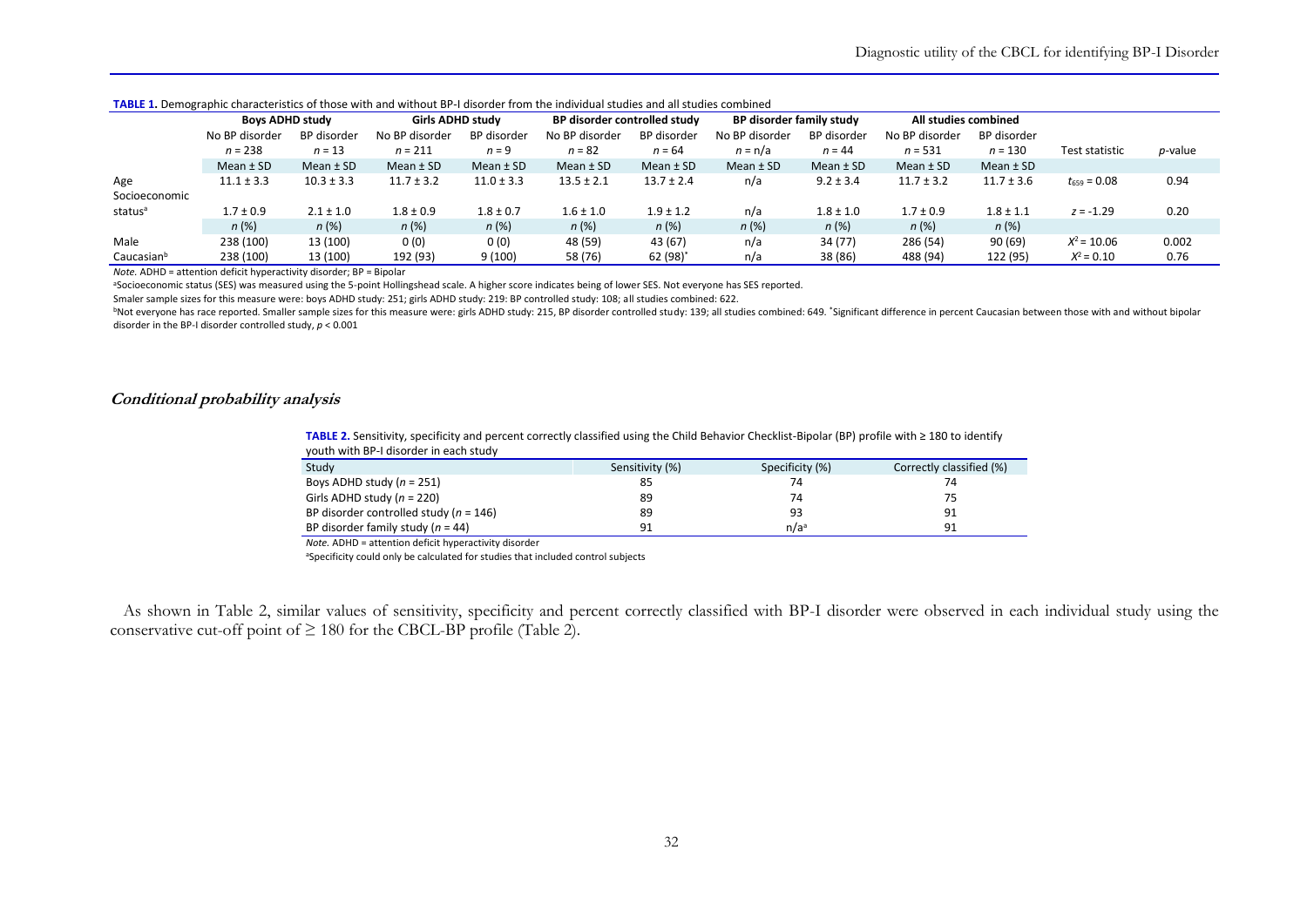## **ROC analysis**



**FIGURE 1.** Receiver operating characteristic (ROC) curve of the Child Behavior Checklist-Bipolar Profile T-scores in subjects from the total sample with and without Bipolar I disorder (*n* = 661)

**TABLE 3.** Sensitivity, specificity, positive predictive value (PPV), negative predictive value (NPV) and percent correctly classified in the use of the Child Behavior Checklist-Bipolar (BP) profile *t*-scores to identify youth with BP-I disorder in the total sample from all four studies (*n* = 661)

| CBCL-BP profile         | Sensitivity | Specificity | <b>PPV</b> | <b>NPV</b> | Correctly classified |
|-------------------------|-------------|-------------|------------|------------|----------------------|
| Cut-point               | (%)         | (%)         | (%)        | (%)        | $(\%)$               |
| $\geq 165$              | 95          | 63          | 39         | 98         | 69                   |
| $\geq 180$              | 89          | 77          | 49         | 97         | 79                   |
| $\geq 195$ <sup>*</sup> | 80          | 87          | 61         | 95         | 86                   |
| $\geq 210$              | 61          | 94          | 72         | 91         | 88                   |
| $\geq 225$              | 39          | 97          | 79         | 87         | 86                   |
| $\geq 240$              | 15          | 99          | 86         | 83         | 83                   |

\* A cut-point of 195 for the CBCL-BP profile had the best properties to correctly identify subjects with a diagnosis of BP-I disorder as determined by the AUC

Since all the studies used nearly identical methodology and assessments and had similar conditional probability analysis results, we combined data from the four samples for this analysis to improve statistical power. Thus, our combined sample consisted of 661 subjects, of which 130 (19.7%) had BP-I disorder. Figure 1 depicts the combined *t*-scores from the four studies for the CBCL-BP profile that yielded an AUC of 0.91.

Examination of the performance of specific cut off *t*-scores that correspond to 0.5 SD increases on the CBCL-BP profile to correctly identify subjects with a

diagnosis of BP-I disorder showed that a cut-point of 195 had the best properties as determined by the AUC with 80% sensitivity, 87% specificity, 61% PPV, 95% NPV, and 86% correctly classified with BP-I disorder (Table 3).

# **Sensitivity analysis using a restricted sample**

We found similar findings in our sensitivity analysis using the restricted sample as we did in the full sample. In the combined sample there were 87 subjects (17%) who had BP-I disorder. There was no significant difference ( $p = 0.06$ ) in mean age between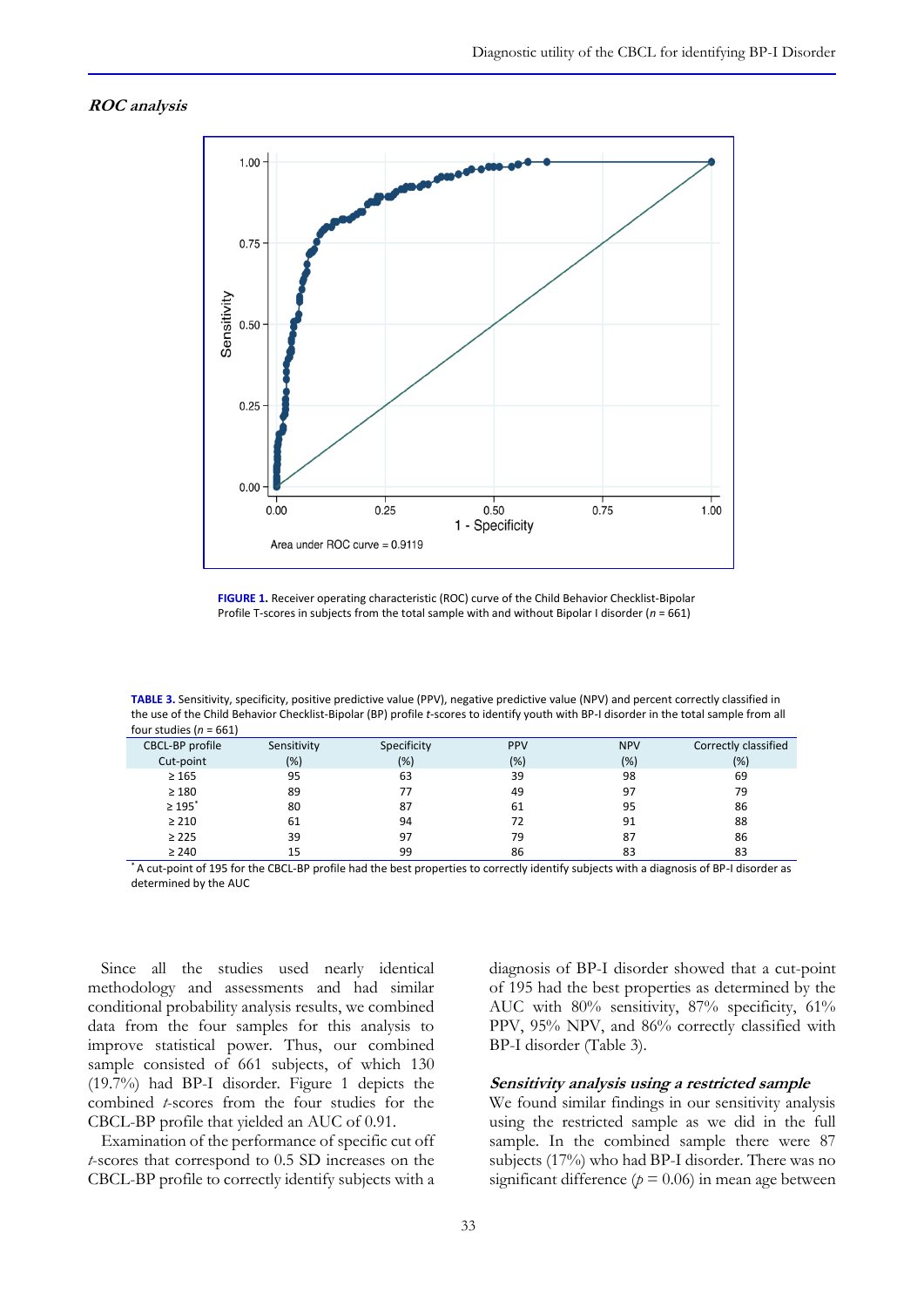subjects with BP-I disorder (10.3  $\pm$  3.5 years) and those without BP-I disorder (11.0  $\pm$  3.2 years). The ROC analysis of the CBCL-BP profile yielded an AUC of 0.93. A *t*-score of  $\geq$  195 on the CBCL-BP profile was the best cut-off score and correctly classified 87% of subjects with BP-I disorder with 86% sensitivity, 87% specificity, 58% PPV and 97% NPV.

# **Discussion**

ROC analysis using data from four independent large data sets of children with and without a structured interview derived diagnosis of BP-I disorder showed that a combined *t*-score of 195 on the CBCL-BP profile efficiently identified children with pediatric BP-I disorder. These results support and extend previous results (9–13) and provide strong evidence that the CBCL-BP profile is a useful tool to help identify youth who may have BP-I disorder.

Although our results demonstrating the very high efficiency of the CBCL-BP profile in identifying children with pediatric BP-I disorder are consistent with previous research in a sample of youth with and without ADHD and their siblings (10), in a sample of Brazilian children (12), and in a meta-analysis (13), data from two community samples of treatmentseeking youth did not find an association between the CBCL-BP profile with pediatric BP spectrum disorder (18, 31). Although the reasons for these discrepancies are not entirely clear, several explanations are plausible. Subjects in these community samples were assessed by community clinicians with varied clinical skills and diagnostic traditions without the benefit of a structured diagnostic interview (18, 31) raising the possibility that differences in assessment methodology may have accounted for the negative findings. It is also possible that CBCL-BP profile may be less accurate in children with pediatric BP spectrum disorders relative to children with more narrowly defined BP-I disorder. For example, Diler et al. reported more modest ROC results in a sample with a broader BP disorder phenotype in which the AUC for the CBCL-BP profile was moderately accurate (0.72–0.78) (16).

It is also noteworthy that while Volk et al. failed to find an association between  $a \geq 210$  cut-off on the CBCL-BP profile and a diagnosis of pediatric BP disorder in a large population sample of twins (14), this profile was associated with significant morbidity including social and school problems as well as increased suicidal behaviors. As suggested by the findings of our analysis showing that the optimal cutoff score was  $\geq$  195, it is possible that the absence of an association between the CBCL-BP profile and pediatric BP disorder in the Volk et al. study may be related to their use of a higher cut-off score of 210

for the profile. More work is needed to further evaluate these issues.

While the AUC for the CBCL-BP profile was very high in our analysis, the modest PPV suggests some children with an elevated CBCL-BP profile will not meet criteria for BP-I disorder when evaluated clinically. On the other hand, the high NPV value indicates that a clinician can be confident that a child does not have BP-I disorder if the CBCL-BP profile is not elevated. Nevertheless, it is important to stress that the CBCL-BP profile should not be used as a diagnostic tool but rather as a diagnostic aid.

Our findings documenting the very high efficiency of the CBCL-BP profile to identify children with a structured interview derived diagnosis of BP-I disorder has important clinical implications. With the limited behavioral health resources available worldwide, the CBCL-BP profile can greatly facilitate the identification of children at very high risk for BP disorder in community mental health clinics and within the primary care setting. The early identification of children at-risk for BP disorder can lead to the implementation of early intervention strategies that could mitigate the poor outcomes associated with pediatric BP disorder. Furthermore, the wide availability of the CBCL allows for crosscultural identification of children with the CBCL-BP profile, which could be used to improve our understanding of this phenotype across the world.

Our findings need to be viewed with consideration of some methodological limitations. Although the raters who administered the structured interview were highly trained and supervised, they were not clinicians. Despite this, there were strong kappa coefficients of agreement between the lay interviewers and expert clinicians. Moreover, in one of the source studies (the family study of BP disorder), the diagnosis of BP-I disorder relied on a clinical assessment by an experienced clinician with expertise in pediatric BP-I disorder (JW). Finally, since part of the sample was referred and mostly Caucasian, our findings may not generalize to community samples and other ethnic groups. Despite these limitations, our work suggests the CBCL-BP profile is an efficient, simple to use tool that can help identify children who may have pediatric BP-I disorder who may benefit from further clinical assessment.

## **Conflicts of Interest**

**Dr. Amy Yule** received grant support from the Massachusetts General Hospital Louis V. Gerstner III Research Scholar Award from 2014 to 2016. Dr. Yule is currently receiving funding through the American Academy of Child and Adolescent Psychiatry Physician Scientist Program in Substance Abuse 5K12DA000357- 17. She was a consultant to Phoenix House from 2015 to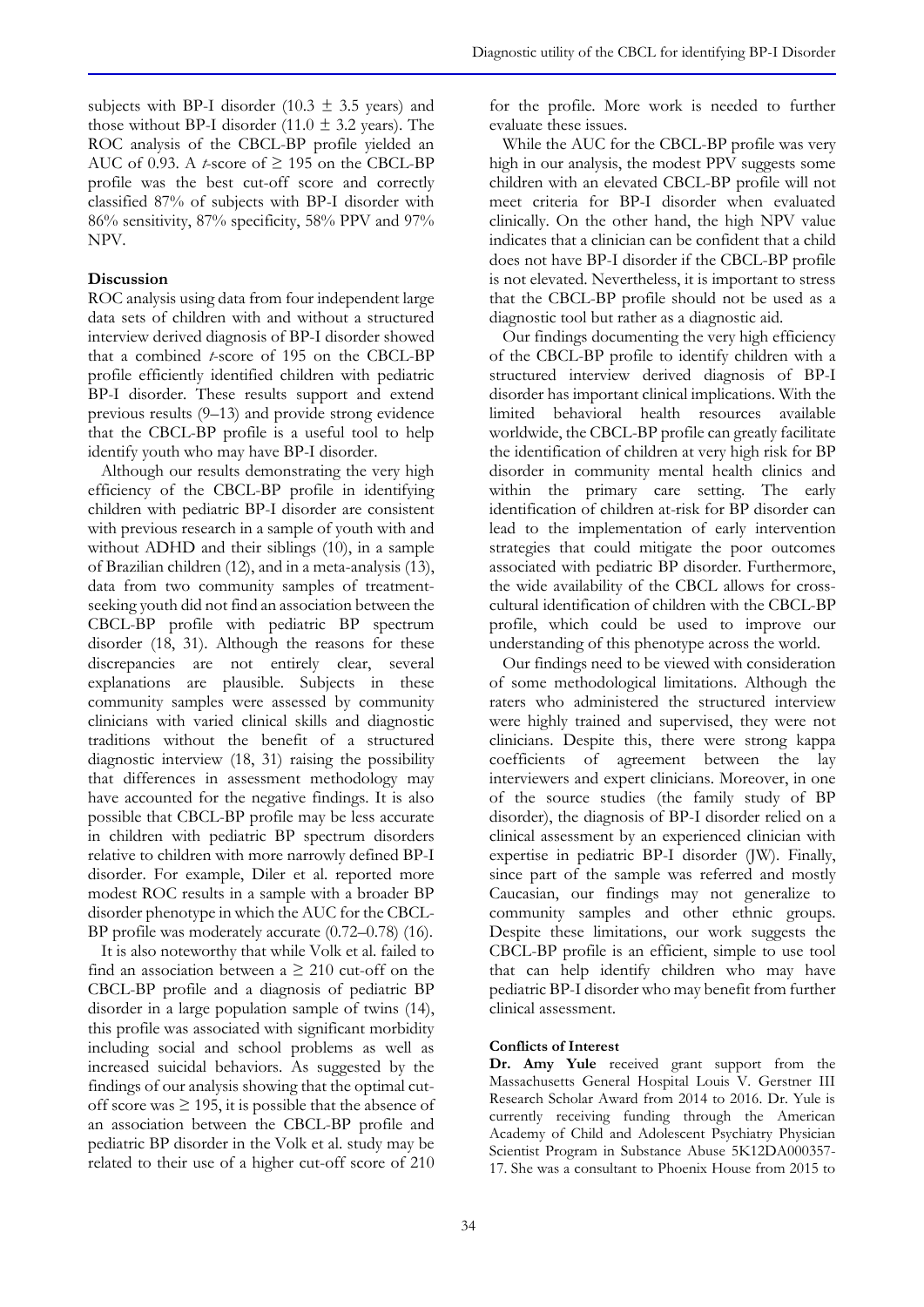**Dr. Timothy Wilens** receives or has received grant support from the following sources: NIH(NIDA). Dr. Timothy Wilens is or has been a consultant for: Alcobra, Neurovance/Otsuka, NIH(NIDA), Ironshore, and Sunovion. Dr. Timothy Wilens has published books: "Straight Talk About Psychiatric Medications for Kids" (Guilford Press); and co/edited books "ADHD in Adults and Children" (Cambridge University Press), Massachusetts General Hospital Comprehensive Clinical Psychiatry (Elsevier) and Massachusetts General Hospital Psychopharmacology and Neurotherapeutics (Elsevier). Dr. Wilens is co/owner of a copyrighted diagnostic questionnaire (Before School Functioning Questionnaire). Dr. Wilens has a licensing agreement with Ironshore (BSFQ Questionnaire)*.* Dr. Wilens is Chief, Division of Child and Adolescent Psychiatry and (Co) Director of the Center for Addiction Medicine at Massachusetts General Hospital. He serves as a consultant to the US National Football League (ERM Associates), U.S. Minor/Major League Baseball; Phoenix House and Bay Cove Human Services (Clinical Services).

**Dr. Janet Wozniak:** Since January 2015, Dr. Janet Wozniak received no outside research support. She is author of the book, "Is Your Child Bipolar" published May 2008, Bantam Books. In 2015-2017, her spouse, Dr. John Winkelman, received an honorarium from Otsuka; royalties from Cambridge University Press and UptoDate; consultation fees from Advance Medical, FlexPharma and Merck; and research support from UCB Pharma, NeuroMetrix, and Luitpold.

In the past year, **Dr. Stephen V. Faraone** received income, potential income, travel expenses continuing education support and/or research support from Lundbeck, KenPharm, Rhodes, Arbor, Ironshore, Shire, Akili Interactive Labs, CogCubed, Alcobra, VAYA, Sunovion, Genomind and NeuroLifeSciences. With his institution, he has US patent US20130217707 A1 for the use of sodium-hydrogen exchange inhibitors in the treatment of ADHD.

**Dr. Joseph Biederman** is currently receiving research support from the following sources: AACAP, The Department of Defense, Food & Drug Administration, Headspace, Lundbeck, Neurocentria Inc., NIDA, PamLab, Pfizer, Shire Pharmaceuticals Inc., Sunovion, and NIH. Dr. Biederman has a financial interest in Avekshan LLC, a company that develops treatments for attention deficit hyperactivity disorder (ADHD). His interests were reviewed and are managed by Massachusetts General Hospital and Partners HealthCare in accordance with their conflict of interest policies. Dr. Biederman's program has received departmental royalties from a copyrighted rating scale used for ADHD diagnoses, paid by Ingenix, Prophase, Shire, Bracket Global, Sunovion, and Theravance; these royalties were paid to the Department of Psychiatry at MGH. In 2017, Dr. Biederman is a consultant for Aevi Genomics, Akili, Guidepoint, Medgenics, and Piper Jaffray. He is on the scientific advisory board for Alcobra and Shire. He received honoraria from the MGH Psychiatry Academy for tuition-funded CME courses. Through MGH corporate licensing, he has a US Patent (#14/027,676) for

a non-stimulant treatment for ADHD, and a patent pending (#61/233,686) on a method to prevent stimulant abuse. In 2016, Dr. Biederman received honoraria from the MGH Psychiatry Academy for tuition-funded CME courses, and from Alcobra and APSARD. He was on the scientific advisory board for Arbor Pharmaceuticals. He was a consultant for Akili and Medgenics. He received research support from Merck and SPRITES. In 2015, Dr. Biederman received honoraria from the MGH Psychiatry Academy for tuition-funded CME courses, and from Avekshan. He received research support from Ironshore, Magceutics Inc., and Vaya Pharma/Enzymotec. In 2014, Dr. Biederman received honoraria from the MGH Psychiatry Academy for tuition-funded CME courses. He received research support from AACAP, Alcobra, Forest Research Institute, and Shire Pharmaceuticals Inc. In previous years, Dr. Biederman received research support, consultation fees, or speaker's fees for/from the following additional sources: Abbott, Alza, APSARD, AstraZeneca, Boston University, Bristol Myers Squibb, Cambridge University Press, Celltech, Cephalon, The Children's Hospital of Southwest Florida/Lee Memorial Health System, Cipher Pharmaceuticals Inc., Eli Lilly and Co., Esai, ElMindA, Fundacion Areces (Spain), Forest, Fundación Dr.Manuel Camelo A.C., Glaxo, Gliatech, Hastings Center, Janssen, Juste Pharmaceutical Spain, McNeil, Medice Pharmaceuticals (Germany), Merck, MGH Psychiatry Academy, MMC Pediatric, NARSAD, NIDA, New River, NICHD, NIMH, Novartis, Noven, Neurosearch, Organon, Otsuka, Pfizer, Pharmacia, Phase V Communications, Physicians Academy, The Prechter Foundation, Quantia Communications, Reed Exhibitions, Shionogi Pharma Inc, Shire, the Spanish Child Psychiatry Association, The Stanley Foundation, UCB Pharma Inc., Veritas, and Wyeth.

**Maura Fitzgerald, K. Yvonne Woodworth, Alexa Pulli, and Dr. Mai Uchida** report no financial or other relationship relevant to the subject of this article.

## **Financial Support**

This work was supported by 5K12DA00357-17 to Dr. Yule and the MGH Pediatric Psychopharmacology Council. The data used in the current analysis was collected with support from the NIH grants R01HD036317 and R01MH050657 to Dr. Biederman, R01 DA012945 to Dr. Wilens, and 5 R01 MH066237-05 to Dr. Wozniak. The funding sources had no role in the design or conduct of the study; collection, management, analysis, or interpretation of the data; or preparation, review, or approval of the manuscript.

## **References**

- 1. Merikangas KR, He JP, Burstein M, Swanson SA, Avenevoli S, Cui L, et al. Lifetime prevalence of mental disorders in US adolescents: results from the National Comorbidity Survey Replication- Adolescent Supplement (NCS-A). J Am Acad Child Adolesc Psychiatry 2010;49(10):980-9.
- 2. Van Meter AR, Moreira AL, Youngstrom EA. Meta-analysis of epidemiologic studies of pediatric bipolar disorder. J Clin Psychiatry 2011;72(9):1250-6.